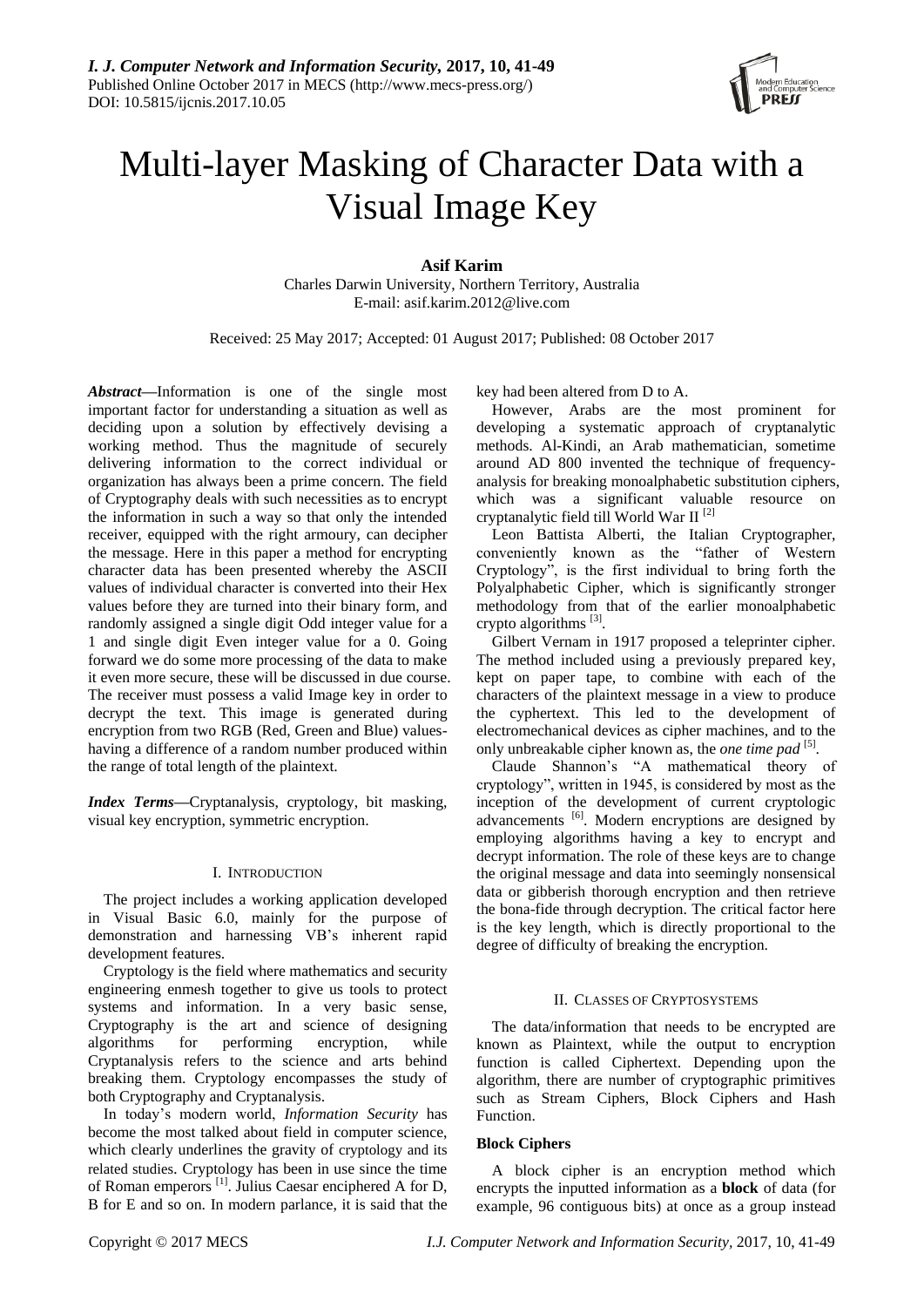of one bit at a time. Blocks are of fixed size bytes which can be up to 128 bits long. The block cipher can encrypt, for example, a 128 bit plaintext and generate a 128 bit cipher text as the output result. In order for a block cipher to encrypt data, the function would require a secret key which comes as a string of bits normally 128 to 256 bits long. A preferred block size is a multiple of 8 as it is easy for implementation as most computer processor handle data in multiple of 8 bits. As all the blocks need to be of same size, the last block, if necessary, is padded up to the length of desired bits [7].



Fig.1. A Graphical Representation of Block Cipher Algorithm

Some of the more popular Block Cipher Encryption systems are Digital Encryption Standard (DES) – gained lots of ground in 90s, Triple DES – A variant of DES, Advanced Encryption Standard (AES) – a newer block cipher algorithm and IDEA – another modern block cipher application with wide acceptability and has a sufficiently robust encryption capability.

## **Stream Ciphers**

This types of encryption algorithm encrypts a single bit or bytes of plain text at a time. It applies a pseudorandom cipher digit stream (keystream) on each bit of the message to be encrypted. For a stream cipher implementation to remain absolutely secure, its pseudorandom generator has to be unpredictable plus the key should never be reemployed.



Fig.2. A graphical representation of Stream Cipher Algorithm

Stream ciphers can often be designed to attain the allusive characteristic of "Perfect Secrecy", one such example of an encryption system is the "One Time Pad". It's a technique that cannot be broken, but needs the use of a one-time key which is pre-shared, the key is of the same size, or longer, as that of the message being sent. To begin with, a plaintext is paired with a random secret key (also denoted as *a one-time pad*). Then, each bit or character of the plaintext is encrypted by combining it with the corresponding bit or character from the. Now if the key used, kept completely secret, is truly random, and at least as long as the plaintext, also if never reused in whole or partially then the resulting ciphertext will be impossible to crack [8].

| <b>MEET ME OUTSIDE</b>                |    |   |    |    |    |    |    |    |   | <b>BDUFGHWEILFGW</b><br><b>DLKNFLNDKLFNLK</b><br><b>IREUPOWQIRPNMA</b><br><b>JCMLWOIDYCHNSJ</b><br><b>VBXNLZOWUEORP</b><br><b>NSJSKAKEOIRYWIS</b><br>Page 1 |    |   |   |  |
|---------------------------------------|----|---|----|----|----|----|----|----|---|-------------------------------------------------------------------------------------------------------------------------------------------------------------|----|---|---|--|
| <b>Plaintext:</b>                     | м  |   |    |    |    |    |    |    |   |                                                                                                                                                             |    |   | Е |  |
| <b>Numerical</b><br><b>Plaintext:</b> | 12 |   |    | 19 | 12 |    |    |    |   | 20 19 18                                                                                                                                                    | 8  | 3 | 4 |  |
| OTP:                                  | B  |   |    |    | G  |    |    | E  |   |                                                                                                                                                             | F  | G | w |  |
| <b>Numerical</b><br>OTP:              | ı  | 3 | 20 | 5  | 6  |    |    |    | 8 | 20                                                                                                                                                          | 5  | 6 |   |  |
| <b>Numerical</b><br>Ciphertext:       | 13 | 7 | 24 | 24 | 18 | 11 | 10 | 24 |   |                                                                                                                                                             | 13 | 9 |   |  |
| Ciphertext: N                         |    |   |    |    | S  |    | K  |    | B |                                                                                                                                                             |    |   |   |  |

Fig.3. One Time Pad Encryption Algorithm

However, one time pad did not get wide implementation due its key-length issues, which can sometimes be extremely large. However, one algorithm that did get wide popularity is RC4 (Rivest Cipher 4). RC4 has been used in wireless network security protocols such as WEP and WPA. Besides RC4, which has recently lost some grounds, other stream cipher systems such PANAMA and SALSA may come into foreground.

#### **Hash Functions**

Hash functions, first used around 1960 in computer systems, these days have become extremely important and useful in many sorts of applications. Hash functions are mathematical functions that convert a numerical input value into another numerical value, often compressed. The input to the can be of arbitrary length whilst the output is always of fixed length. The encrypted values are often known as Hash values or message digest as the content is considerably smaller than the inputted data. The process of converting the raw data to a message digest is known as Hashing. Hash functions are computationally faster than symmetric algorithms such as block ciphers. Hash functions have few fundamental properties such the easiness of calculating the hash for any given data, the extreme difficulty of reversing the process and having the same hash for different data, as a slight modification in the original data entails a great change in the hash itself  $[9]$ .



Fig.4. Changing of Just a Single Bit Can Bring a Considerably Change in the Corresponding Hash Value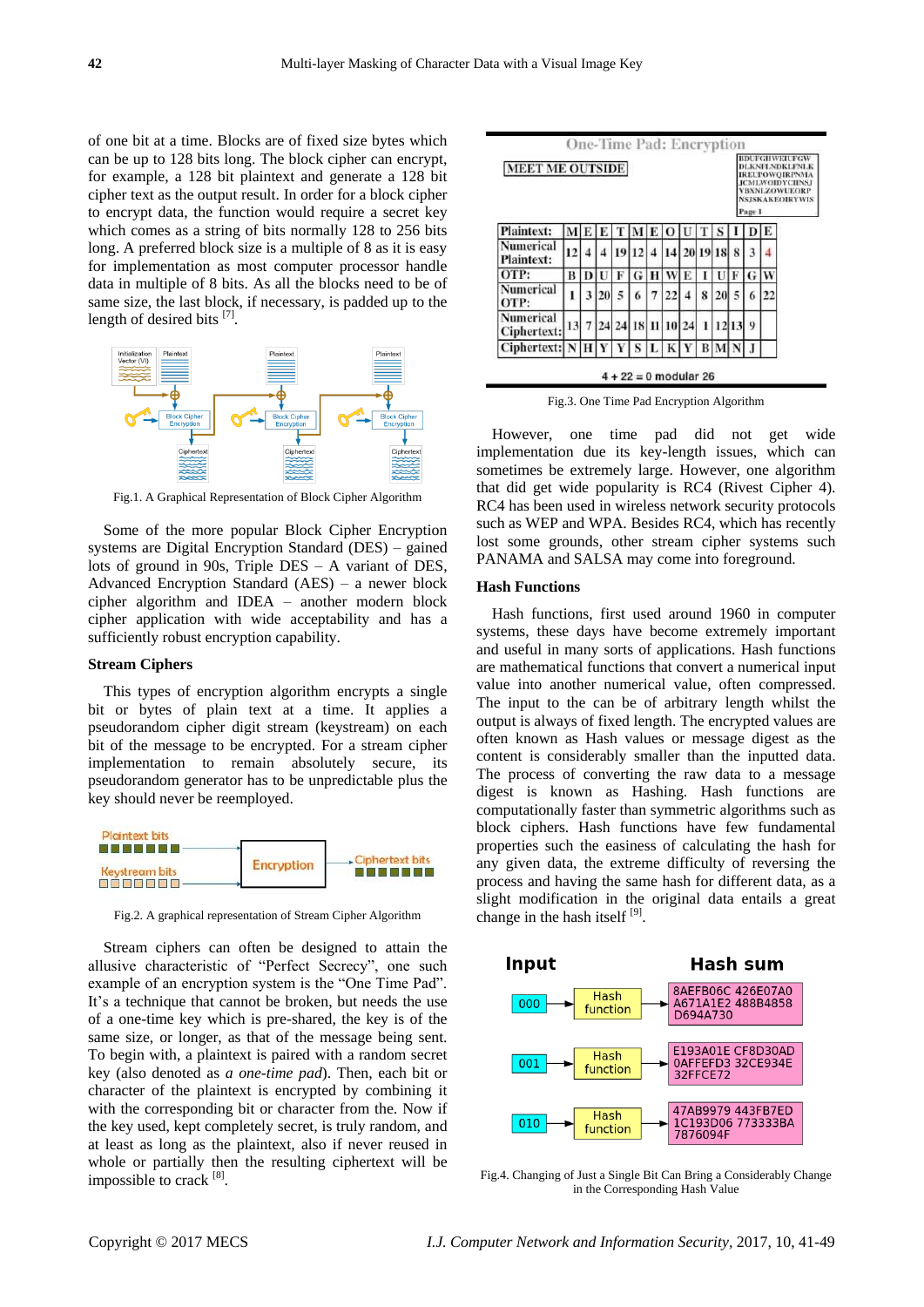Some popular Hash encryption systems are Message Digest 5 (MD5) and Secure Hash Function (SHA). Storage of passwords and verifying data integrity are two most widely used applications of Hash functions.

## **Public-Private Encryption**

In a revolutionary 1976 paper, W. Diffie and M. Hellman brought forward the notion of Public-Key cryptography in which two different but mathematically oriented keys are used — a public key and a private key. A public key system is designed in such a way that calculation of one key (the 'private key') is computationally infeasible from the other (the 'public key'), even though they are necessarily interrelated. Instead, both keys are produced secretly, as an interrelated pair. In public-key cryptosystems, the public key may be distributed freely, while its paired private key must remain secret. The public key is typically used for encryption, whilst the private key is employed for decryption. RSA is an example of such cryptography.  $[4]$ 



Fig.5. Public-Private Key Cryptosystem

The durability of systems like RSA (*Ron Rivest, Adi Shamir, and Leonard Adleman)* lies in the difficulty of the modern computer systems to address the computational intractability of the Integer Factorization problem. RSA is used in most Web browsers and in the SSL protocol. However, to make a system fully secured using RSA, the two prime number needed for the calculation has to be sufficiently large to make it computationally infeasible as far as possible, but still, extremely powerful machines or the advent of quantum computing may challenge this crypto system. Besides repetitive occurrence of a character in a plaintext may sometimes causes some security issues. To tackle such problems, few works have already been done, and one notable schema is the use of different ASCII value from a matrix each time for encryption. [11] RSA have also been used to encrypt audio data, and till now not many algorithms are available for developing cryptosystems on audio signal.<sup>[15]</sup>

## **Visual Cryptography**

Visual cryptography is a cryptographic technique which allows visual information such as texts, images etc. to be encrypted in manners by which the decryption can be achieved without using any computers at all, just by using the human visual system if the correct *Key* image is

used. It is an encryption system strongly based upon graphical data and the first introduction of such a cryptosystem appeared in 1994 through the work of Naor and Adi Shamir. Visual cryptography uses two transparent images, often known as *Shares*; one image contains random pixels while the other contains the clandestine information. It is not at all possible to retrieve the secret information from one of the images. Both transparent images and layers (shares) are required to get the encrypted information. The shares are superimposed on each other to reveal the desired information [10]. But Visual Cryptography often suffers with the problem of Pixel Alignment<sup>[14]</sup>.



Fig.6. Example of Visual Cryptography.

#### **Modern Concerns**

Developments such as cloud computing have also shown its potential in mobile world, and as mobile devices have storage limitations, the concept of cloud computing has also been attached to such devices. But privacy of client's data, stored on the cloud, often comes under scrutiny. Research has been going on in this field for developing new techniques and cryptosystems, as well as enhancing and modifying the existing one, such as encryption using a hybrid cryptosystem, comprising of Advanced Encryption Standard (AES), Schnorr signature and Blake2b before it can be stored in the cloud. [12]

Further, advancements such as quantum cryptography, where the counter intuitive behaviour of particles such as photons, known as "Uncertainty Principle", is being deployed to develop even more robust cryptosystems. <sup>[13]</sup>

#### III. THE PROPOSED SYSTEM

The system discussed here will have multiple features to make things secure as much as possible. All the steps have been outlined below in short, and from there on we will go in some details:

## *1. Steps of Encryption*

- **A)** Get the required plaintext from a source.
- **B)** Convert character by character to the respective ASCII values, and then to corresponding HEX values.
- **C)** Convert each of these values to 8 bit binary digits.
- **D)** Now we replace each of the **1s** with a randomly chosen one digit Odd integer and **0s** with a single digit randomly chosen *Even* integer.
- **E)** We now calculate the final length of the morphed plaintext, chose a random number less than the length, add it up by 100 and make sure it ends up as an odd value. Let us say the value has been put in a variable named *z.*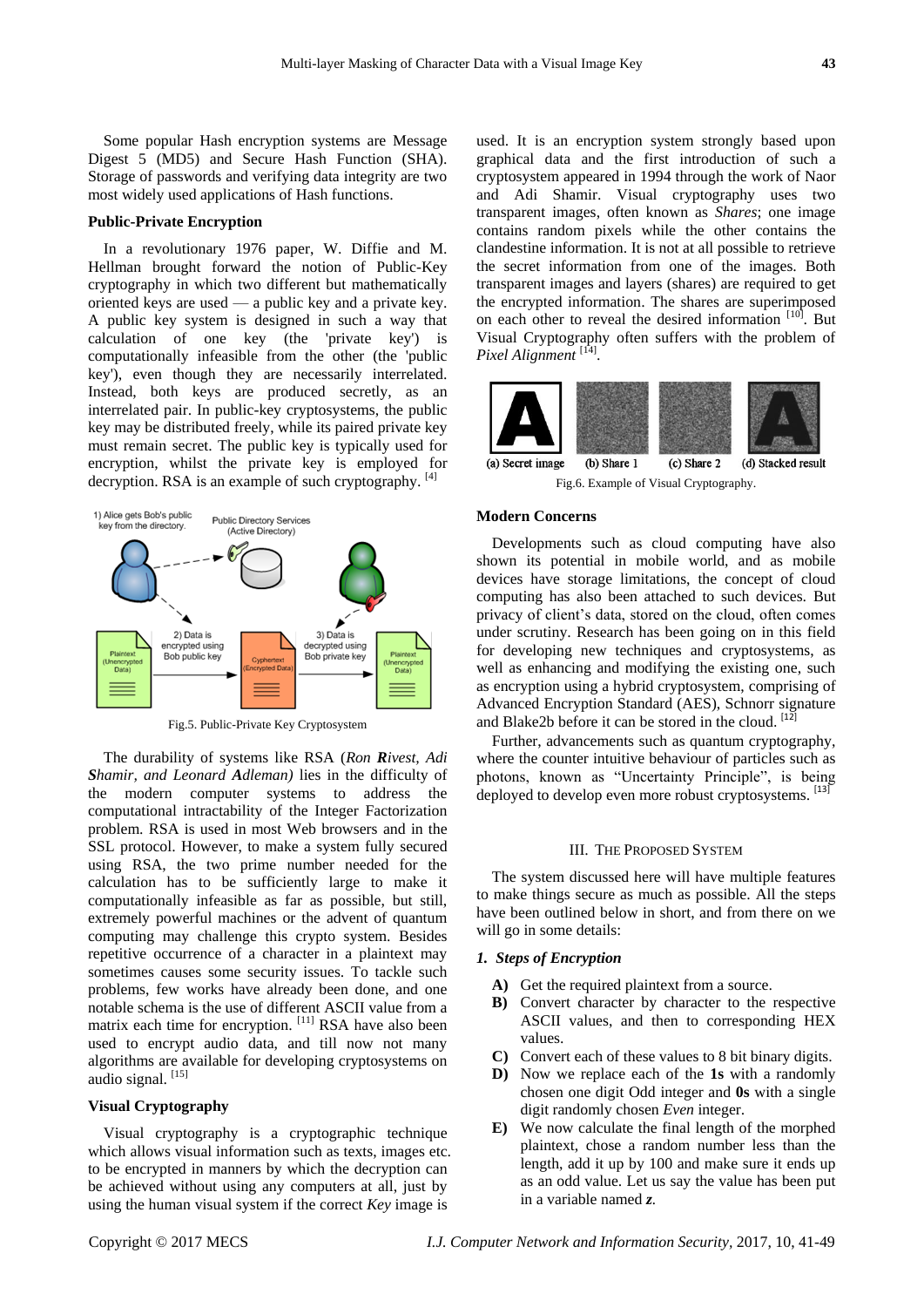- **F)** After which we will continue the processing of data- by reversing the string starting from character number *z* to the end; let's put the reversed string in a variable named *strRev*.
- **G)** We now concatenate *strRev* to the rest of the original string, but bring the reversed portion (*strRev*) before the remaining portion of the original text. That remaining portion, starting from character number 1 to *z-1*, is not reversed. Let us assume we have put the processed string in a variable named *proStr*.
- **H)** We will now step into the final processing of the ciphertext *proStr*, by inserting random single-digit values within *proStr* in positions determined by each of the digits from *z*. It will be repeated till the end of *proStr* is reached. This completes series of steps which will produce the final ciphertext.

## *2. Preparing the Image Key*

The image key works like a symmetric key (shared between the sender and receiver), except that there is no avenue for manual entry of any code from keyboard, rather, the receiver selects the obtained image, clicks *once* on each of the colours, and initiates the decryption process. The procedure will be illustrated further after we unravel the algorithm behind the key and its advantage. The algorithm works in the following way:

- **A)** Once the encryption completes, the user will supply two  $(2)$  sets of Red  $(R)$ , Green  $(G)$ , Blue  $(B)$ values (RGB) and (R1G1B1), the values has to be within the range of 1-255.
- **B)** The corresponding *CalculateRGB()* function now prepares *Two* separate integers from the chosen colour values (by putting the values side by side and choosing random values NOT in excess of the given value for each of R, G and B) and keeps on calculating the difference of these two values till the difference equals *z* (from section *III.1.E*).
- **C)** Once we have got our two desired values, the user who encrypts the data, has the job of preparing a Bitmap image, (can be easily done from Microsoft Paint). The image will have two separate colours in it, corresponding to the two values calculated in the *CalculateRGB()* function, and it will supplied to the receiver as the key to the data from decryption. The image should NOT be converted to JPEG or any other format as decolouring can occur which will change the underlying RGB values.

At this stage the encryption has been completed and the required Image key will be generated by following the procedure. One of the major reasons of using such a form symmetric key is the fact that almost all the key's composed of numbers, letters or special characters, are susceptible to Brute Force and Dictionary attack. These two schemes, given enough time and computational power, will eventually end up finding the key and will be

able to automatically check against the encrypted code. In the proposed system, finding two appropriate numbers having difference equal to *z*, manually creating an image with those values for decryption and finally manual clicking on each of the two different colours before the decryption process can begin, is a series of tasks that is quite a complicated job to come through in an automatic manner for those attacks based on Dictionary and Brute Force algorithms. We will see the whole process of both encryption and decryption with images in a later section. Now we will have an overview of the decryption process step by step.

#### *3. Steps of Decryption*

- **A)** Manually select the image key into the image box.
- **B)** Click once on each of the two different colours. With each of the clicks the value required to calculate the difference equal to *z* (from section *III.1.E*) is automatically gleaned from the underlying RGB values; these are stored in two different variables, let us say **L1** and **L2**.
- **C)** Now select the encrypted data source and start the decryption process. Let us consider we put the data in a variable called *cryptoData*.
- **D)** Next difference of **L1** and **L2** is calculated, for the accurate decryption, this must equal *z*. Let us say we put this difference in a variable called *x*.
- **E)** Now previously inserted random single-digit values within this encrypted data in positions determined by each of the digits from *x* will be removed. It will be repeated till the end of *cryptoData* is reached. Note that if the value of *x*  is not that of *z*, wrong data bits will be removed the decrypted text will just be a set of random gibberish.
- **F)** Following these steps, we will have to reverse back the portion of data (to bring it into original orientation) that have been reversed during encryption.
- **G)** The portion of data that have been reversed back in previous step is now concatenated with the rest of the non-reversed portion and position of both these segment are swapped to address the processing in section *III.1.G*).
- **H)** Going forward, all the even digits will be replaced by a '1' and off digits by a '0'.
- **I)** Finally, decimal values are determined from this stream of 1's and 0's, and ASCII values are mapped from the decimal outputs, revealing the bona-fide information that had been encrypted. This completes the decryption process.

As we can see, an accurate decryption can only be possible if an image with the correct RGB values are supplied as the key.

### IV. ANALYSIS OF THE PROTOTYPE DEVELOPED

As mentioned previously, a prototype has been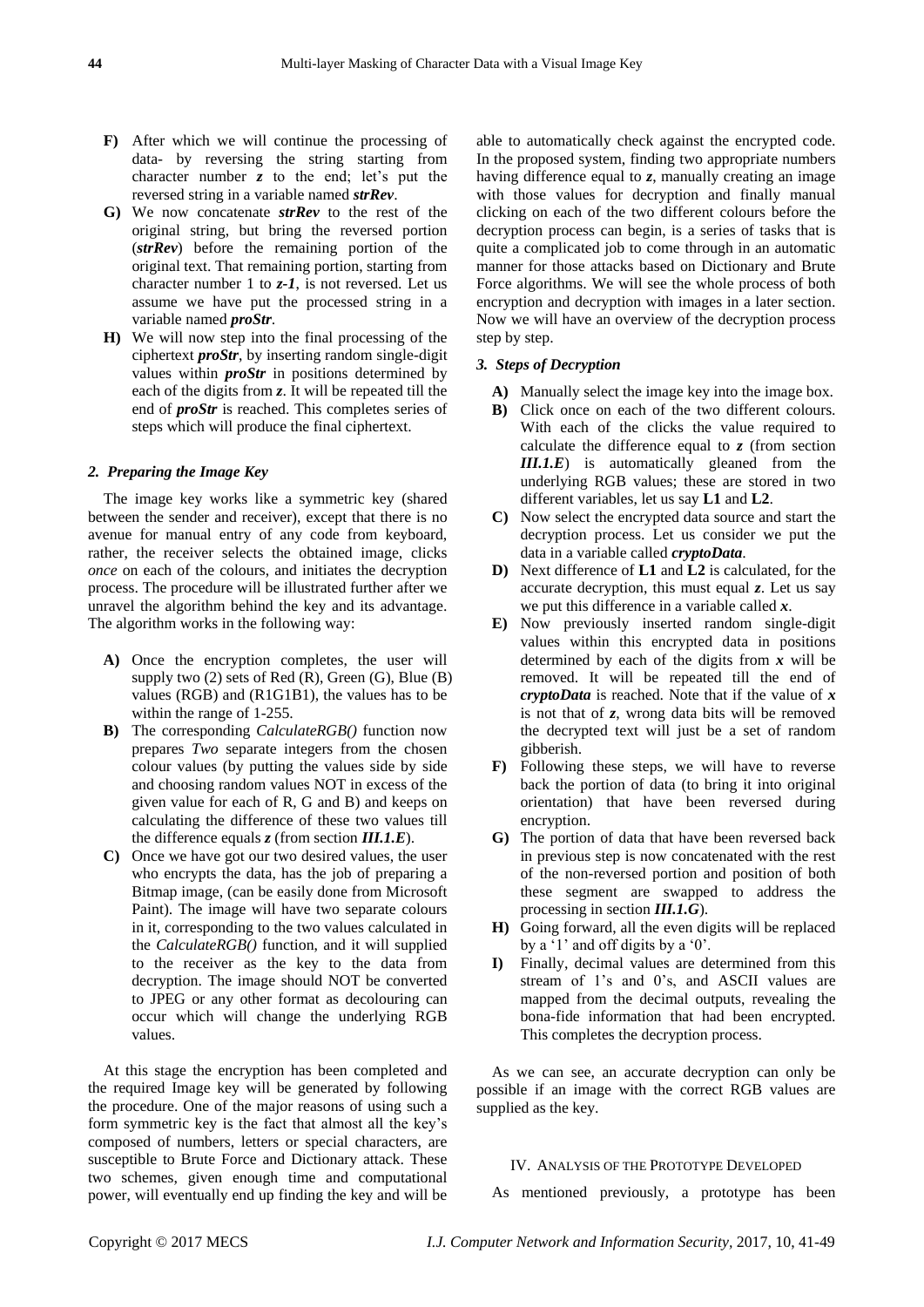developed in Visual Basic 6.0 for the demonstration of the algorithm and the general flow of the complete system. Here we will analyse and benchmark the performance and algorithm of each of the core segments mentioned in previous section.

## *Sample VB code for Encryption and Performance Evaluation*

**A)** The algorithm mentioned in section *III.1.B* to *III.1.E* can be achieved using the following function:

#### Private Function LongToBinary\$(ByVal long\_value&)

Dim hex\_string\$, \_ digit\_num%, \_ digit\_value%, nibble\_string\$, \_ result\_string\$, \_ factor%, \_ bit%

hex\_string = Hex\$(long\_value)

hex\_string =  $Right$(String$(8, "0") \& hex\_string, 8)$ 

```
For digit_num = 8 To 1 Step -1
```

```
digit_value = CLng("&H" & Mid$/hex_string,digit_num, 1))
   factor = 1
```

```
 For bit = 3 To 0 Step -1
      If digit value And factor Then
        nibble string = "1" & nibble string
       Else
         nibble_string = "0" & nibble_string
       End If
      factor = factor * 2 Next bit
     result_string = nibble_string & result_string
```
Next digit\_num

LongToBinary = result\_string

### End Function

Each of the Hex values are first extended to 8 bits from their 4-bit dimension and then usual processing is carried through, the colouring of the line indicates the following summary:

**B)** The algorithm mentioned in section *III.1.B* to *III.1.E* can be achieved using the following

#### Private Function BintoDec\$(bin\$)

```
Dim \simeq \simeq \text{String}I\mathcal{L},
     numstr$, _
     numstr1$, _
     numstr2$, _
     sString$
   ReDim s(1 To Len(bin))
  For I = 1 To UBound(s)s(I) = Mid\$(bin, I, 1)If s(I) = "1" Then s(I) = CStr(RandomInteger(True))
    Else
     s(I) = CStr(RandomInteger(False))
    End If
   Next
  For I = 1 To UBound(s)
    numstr = numstr + s(l) Next
   Randomize
  z = Int(((Len(numstr)) * Rnd) + 100)z = I \, I \, f \, (z \, \text{Mod} \, 2 \, \text{S} > 0, z, z + 1)numstr1 = StrReverse(Mid(numstr, z))numstr1 = numstr1 & Mid(numstr, 1, Len(numstr) -
Len(numstr1))
   Dim a() As String
  sString = CStr(z) Dim v%
  v = 1For I = 1 To Len(numstr1)
    If (I = Clnt(Mid(sString, v, 1))) Then
       Randomize
      numstr2 = numstr2 & Mid(numstr1, I, 1) &CStr(int((9) * Rnd)) Else
      numstr2 = numstr2 & Mid(numstr1, I, 1) End If
    If v = Len(sString) - 1 Then
      v = 1 Else
      v = v + 1 End If
  Next I
```
 $BintoDec = numstr2$ 

## End Function

function: The function *BintoDec()* runs through a set of data having 7,953 characters. The variable *z* has a global scope and the function also uses another function called *RandomInteger(),* depicted as follows: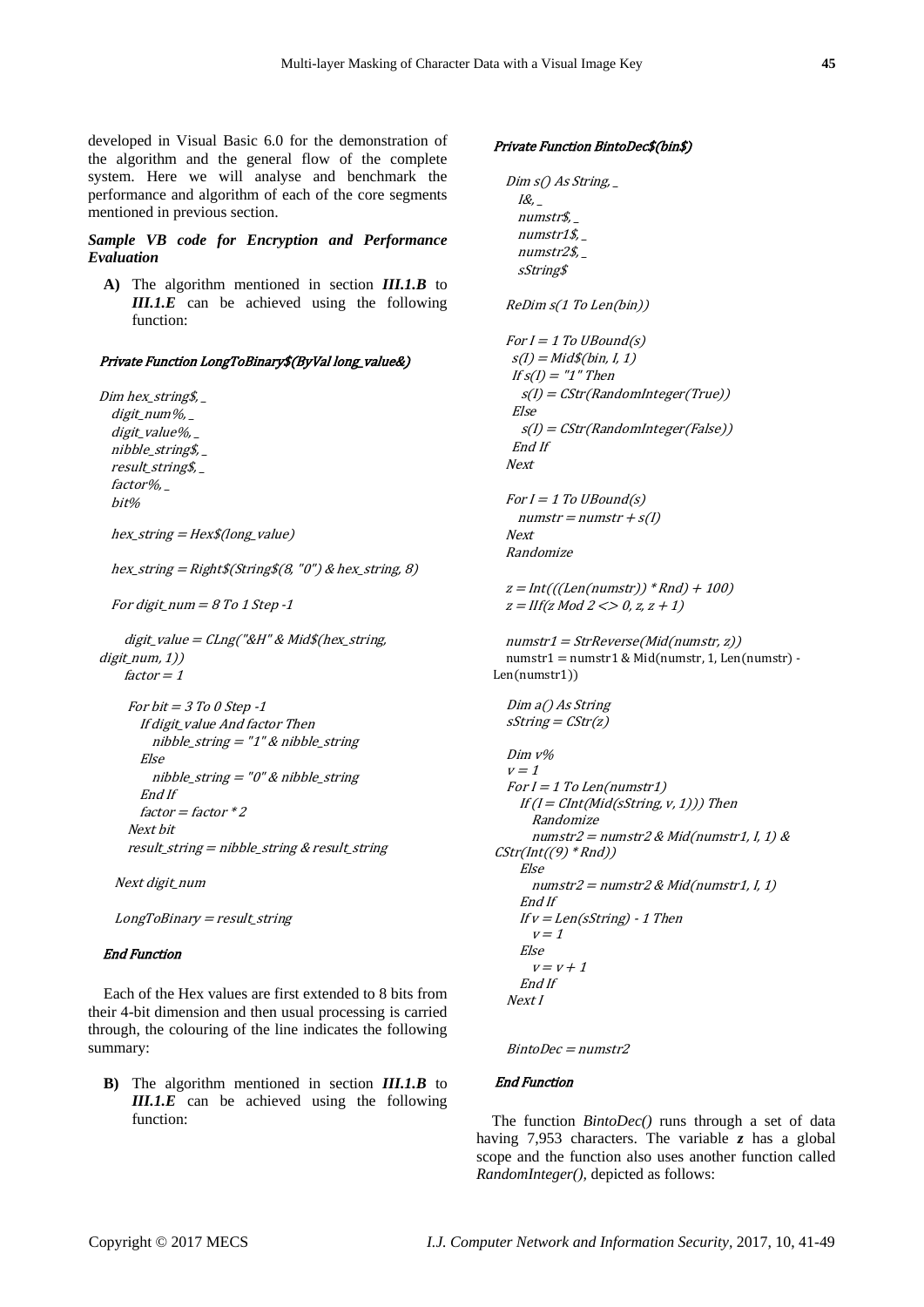#### Private Function RandomInteger%(sign As Boolean)

```
 Randomize
    Dim z%
    If sign = True Then
     Do
      z = Int((10) * Rnd)Loop While (z \text{ Mod } 2) \ll 0RandomInteger = z Else
     Do
      z = Int((10) * Rnd)Loop While (z \text{ Mod } 2) = 0RandomInteger = z End If
End Function
```
**C)** The algorithm mentioned to devise the two numbers for the preparation of the Image Key in section *III.2.A* and *III.2.B* can be attained using the following procedure:

#### Private Sub CalculateRGB()

 Dim s\$, r\$, g\$, b\$, r1\$, g1\$, b1\$ Dim t As Long

 $s =$ InputBox("Enter RGB Values, each of the values must be between 0-255", "", "R=13 G=130 B=130 R1=130 G1=30 B1=130")

Do Until  $Abs(t) = z$ 

- Randomize  $r = \text{CStr}(\text{Int}(\text{Trim}(\text{Mid}(s, \text{InStr}(1, s, "R = ")+ 2, 3)))$  $*$ Rnd))  $g = \text{CStr}(\text{Int}(\text{Trim}(\text{Mid}(s, \text{InStr}(1, s, "G=") + 2, 3)))$  $*$ Rnd))
- $b = \text{CStr}(\text{Int}(\text{Trim}(\text{Mid}(s, \text{InStr}(1, s, "B = ")+ 2, 3)))$  $*$ Rnd))

 $r1 = \text{CStr}(\text{Int}(Trim(\text{Mid}(s, \text{InStr}(1, s, "R1 = ")+ 3,$  $3)$ )  $*$ Rnd))  $g1 = \text{CStr}(\text{Int}(\text{Trim}(\text{Mid}(s, \text{InStr}(1, s, "G1 =") + 3,$  $3)$ )  $*$ Rnd))  $b1 = \text{CStr}(\text{Int}(\text{Trim}(\text{Mid}(s, \text{InStr}(1, s, \text{''B1}=\text{''})+3,$  $3)$ )

$$
*Rnd)
$$

 $t = CLng((r \& g \& b)) - CLng((r1 \& g1 \& b1))$ 

## Loop

MsgBox r & " " & g & " " & b & " - AND - " & r1 & " " & g1 & " " & b1, , "RGB Sets" End Sub

The procedure shown above works by accepting two sets of RGB values from the user, and then looping through the possible combinations.

Suppose *z* equals 28050, therefore possible RGB sets could be {(2 54 32), (53 4 82)} because (25432 – 53482)  $A_{\text{Asolute}} = 28050$ ; or we may have  $\{(34, 90, 83), (37, 7, 133)\}$ because (349083 – 377133)  $_{\text{Absolute}} = 28050$  as well. The algorithm will keep on evaluating possible combinations of RGB that satisfies the above condition and will show the values soon it finds one.

Now we can just use a simple software such as MS paint to create the Image Key with these sets of values as shown below:



Fig.7. First Pair of Colours (34, 90 and 83)



Fig.8. Second Pair of Colours (37, 7 and 133)

And the final Image Key is an image that has both of these colours and is sent with the encrypted code as an uncompressed Bitmap file.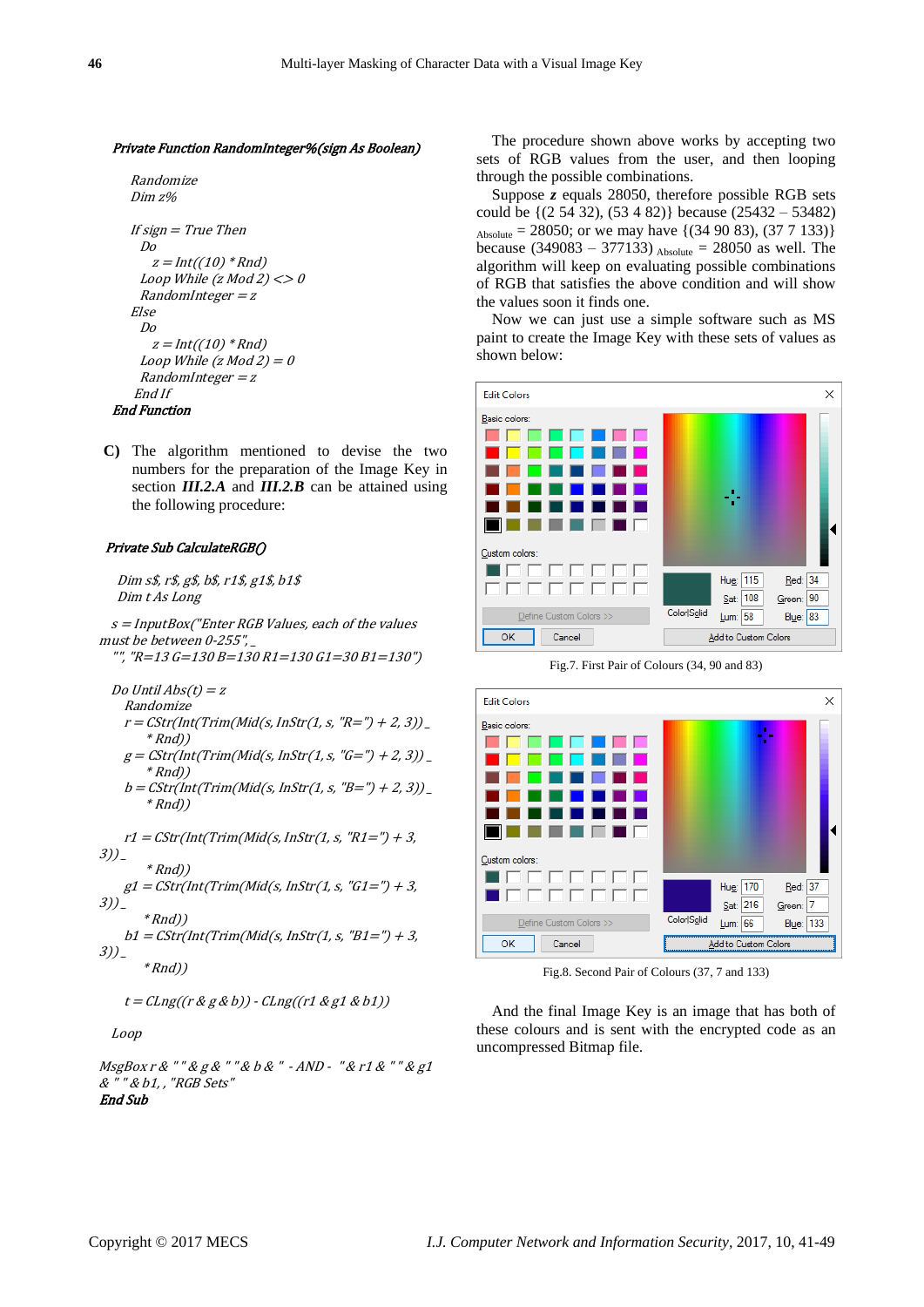

Fig.9. The Final Multi-Colour Image Key

*Sample VB code for Decryption and Performance Evaluation*

**A)** Now before anything, the user has to load the Image Key in an appropriate Picture Box, and must click once on each of the colours. With each *Click,* the following routine calculates the underlying RGB values and saves the combination in global variables named **L1** and **L2**; **c** is also global.

#### Private Sub Picturebox\_MouseDown(Button As Integer, \_ Shift As Integer, X As Single, Y As Single)

 Dim PixelColor As Long Dim ColorRed As Byte, ColorGreen As Byte, ColorBlue As Byte

 $PixelColor = Picturebox.Point(X, Y)$  ColorRed = PixelColor And 255  $ColorGreen = (PixelColor | 256)$  And 255  $ColorBlue = (PixelColor | 65536)$  And 255

```
c = c + 1If c = 1 Then
     L1 = CLng(ColorRed & ColorGreen & 
ColorBlue)
   Else
     L2 = CLng(ColorRed & ColorGreen & 
ColorBlue)
  End If
```
If  $c = 2$  Then  $c = 0$ End If

## End Sub

**B)** The following function takes care of the actual decryption process and it is assumed that **L1** and **L2** already has the numeric values to begin decryption. Note that wrong values in either of **L1** or **L2** will render incorrect decryption of the encrypted data. The algorithm has been stated in section *III.3.B* to *III.3.H.*

```
Public Function Decrypt$() 
Dim txt3$
Dim txt$
Dim txt1$
Dim sString$
Open lbl.Caption For Input As #1
 txt3 = Input(LOF(1), 1) Close #1
 txt3 = Replace(txt3, vbCrLf, "")Dim s() As String,
    I\mathcal{R}_{I-} numstr$
   Dim txt2$
  sString = CStr(Abs(L1 - L2)) Dim v%
  v = 1For I = 1 To Len(txt3)If (I = CInt(Mid(sString, v, 1)) + 1) Then
     Else
      txt = txt & Mid(txt3, I, 1) End If
    If v = Len(sString) - 1 Then
      v = 1 Else
      v = v + 1 End If
   Next I
  txt = Trim$(txt) txt1 = StrReverse(Mid(txt, 1, (Len(txt) -
CLng(sString))))
  txt2 = Mid(txt, (Len(txt1)) + 2) & "0" & txt1ReDim s(1 To Len(txt2))
 For I = 1 To UBound(s)If Val((Mid$(txtxt2, I, 1))) Mod 2 = 0 Then
    s(I) = "I" Else
    s(I) = "0" End If
   Next
  numstr = vbNullString
 For I = 1 To UBound(s)numstr = numstr + s(l) Next
  Decrypt = numstr
```
## End Function

To finalize the process, as mentioned in section *III.3.I,* decimal values are derived from the binary stream returned by the above function, and subsequently ASCII values are determined from the decimal outputs, unveiling the desired information that had been encrypted.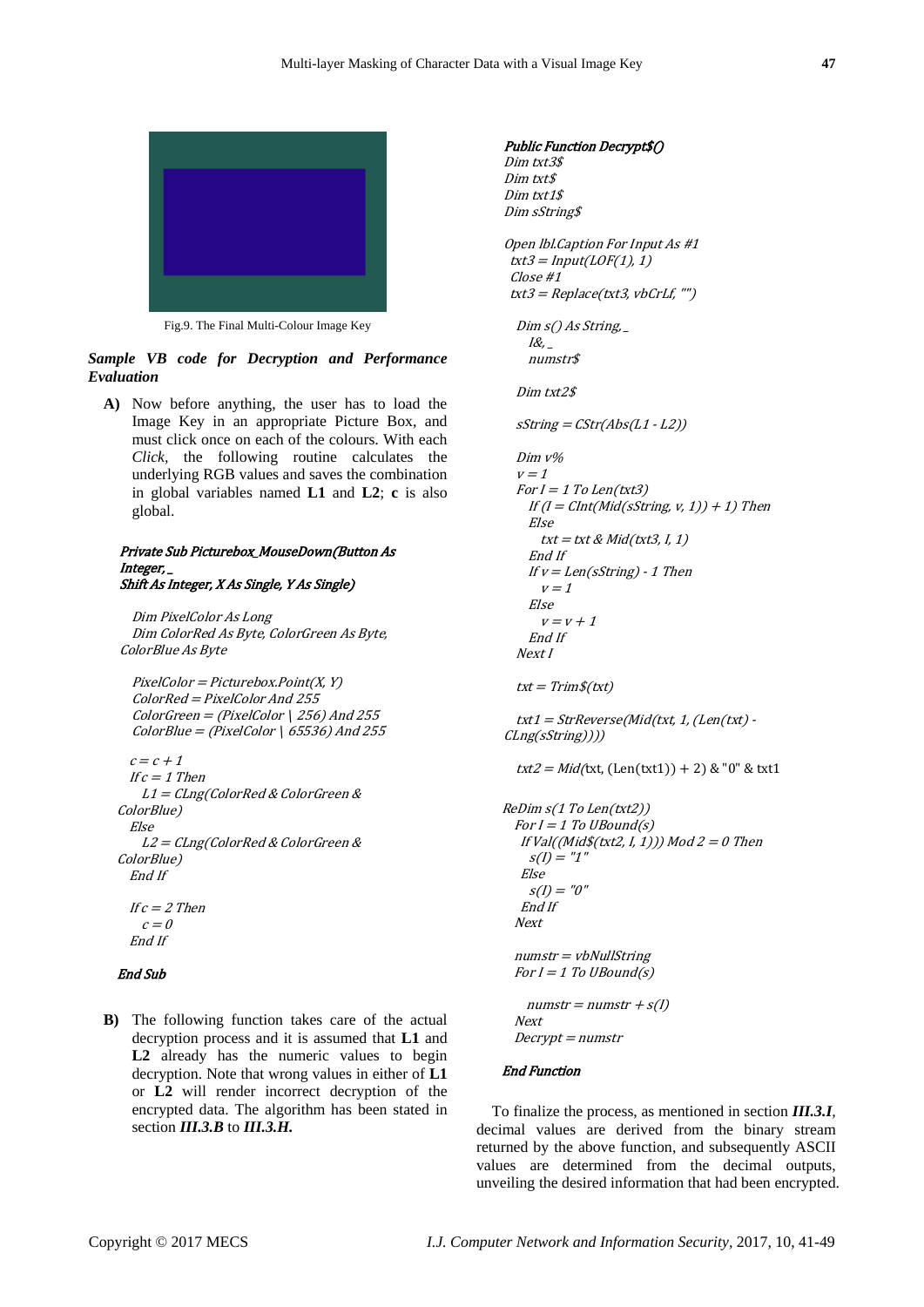#### V. CONCLUSION AND FUTURE ASPIRATIONS

The paper proposed a system where the encryption has been achieved after multiple treatment of the data and a different but effective kind of Key is used encrypt the data. This Image Key and the overall process have been designed in such a way so that the traditional codebreaking systems are either render useless or at least face considerable obstacle in breaking the proposed system in any automatic manner. The algorithms used have all been tested and measured; but needless to say that a lot of performance improvements can be achieved if we can take the code closer to the machine. The system takes some elements out of different cipher systems discussed in Section II, but also adorns and enhances it with completely novel way of taking things forward. One of the cardinal issue that we hope will be address in coming days is the length of the numbers used to generate the Image Key. The lengths of each of the keys should be embedded into the ciphertext itself while encrypting so that the attacker cannot just keep one of the variables (**L1** or **L2**) constant and manipulate the others in some automatic way. These lengths will be checked while decryption and will in fact be used within the decryption logic itself. We can also put more additional logic in the selection of these numbers to make things even more rigorous. It is aspired that more complete and effective systems will be devised in days forward taking the core logic and idea from this paper.

#### VI. TESTING AND RESULT

The Testing section will include encryption and decryption of reasonable large block of characters and the results have been shown using images for an easy and intuitive demonstration. Note the RGB values shown will keep on altering with every run.

## *Screenshots of Encryption Module of the Developed Prototype*

**A)** The initial screen for encryption is shown below, with required data source, having 7,953 characters, has been selected. Pressing *Encrypt* button initiates the encryption.

| Encrypt Decrypt<br>Select a Text File to Encrypt |  |  |             |  |
|--------------------------------------------------|--|--|-------------|--|
| D:\TestData                                      |  |  | $[$ Encrypt |  |
|                                                  |  |  |             |  |
|                                                  |  |  |             |  |
|                                                  |  |  |             |  |
|                                                  |  |  |             |  |
|                                                  |  |  |             |  |

Fig.10. Encryption Screen with Loaded Data Source

**B)** Encryption has been completed as shown in the following screen, with encrypted data available in the *Rich Text Box.*

| D:\TestData                                                                | Select File |
|----------------------------------------------------------------------------|-------------|
| 947436119492053952377127101144887329702211695484142069261029920031195349 ^ |             |
| 381821449846390916178110155119273378878194550086976912847581760418200562   |             |
| 560774027913996976386764722031677839697679717101157627895604318853644982   |             |
| 563965867009210056202320754721625751152915763064726932405818144837290724   |             |
| 317933895283380238133348548414201355594932994198101841633239251091579983   |             |
| 984680095768292612967842162657601575330970931984751317611914414171638987   |             |
| 338547091163854311496561799937055339254036428726991311015838054378196506   |             |
| 591876001230954076948100566607241601186239795343377832069254948890462148   |             |
| 955339251064498256809166799119211089968054281965553870469698138039562730   |             |
| 736541379290635736866429749299865167108634169524573743481537756372523128   |             |
| 538854421079616671320540393555231650944898288146109564081351730552442180   |             |
| 773637965313952576642461997025629410184473469524723743867716362412963888   |             |
| 365115849098132013855522919175817112856376709480564225603895608635137965 V |             |
|                                                                            |             |
|                                                                            |             |

Fig.11. Encrypted Data

**C)** Now Two (2) sets of RGB values are derived as shown below to prepare. … the Image Key.

| D:\TestData                                                                |                           | Select File               |  |
|----------------------------------------------------------------------------|---------------------------|---------------------------|--|
| 9474361194920539523771271014                                               | 10072307033116051011      | 12069261029920031195349 ^ |  |
| 38182144984639091617811015                                                 | <b>RGB Sets</b><br>×      | 6912847581760418200562    |  |
| 56077402791399697638676472                                                 |                           | 7627895604318853644982    |  |
| 563965867009210056202320754                                                | 2.93.187 - AND - 24.30.50 | 6932405818144837290724    |  |
| 317933895283380238133348548                                                |                           | 1841633239251091579983    |  |
| 98468009576829261296784216                                                 |                           | 1317611914414171638987    |  |
| 338547091163854311496561799                                                |                           | 1311015838054378196506    |  |
| 591876001230954076948100566                                                |                           | 7832069254948890462148    |  |
| 955339251064498256809166799                                                |                           | 3870469698138039562730    |  |
| 736541379290635736866429749299865167108634169524573743481537756372523128   |                           |                           |  |
| 538854421079616671320540393555231650944898288146109564081351730552442180   |                           |                           |  |
| 773637965313952576642461997025629410184473469524723743867716362412963888   |                           |                           |  |
| 365115849098132013855522919175817112856376709480564225603895608635137965 → |                           |                           |  |
|                                                                            |                           |                           |  |
|                                                                            |                           |                           |  |

Fig.12. RGB Sets

## *Screenshots of Decryption Module of the Developed Prototype*

**A)** Screen below showing an appropriate Image Key is loaded and the data source is selected. Now by pressing the *Decrypt* button (after decryption the caption has changed to "Select File"), decryption has been completed.



Fig.13. Decrypted Information

The prototype has been developed in a Windows 10 machine with Visual Basic 6.0. The rapid nature of the